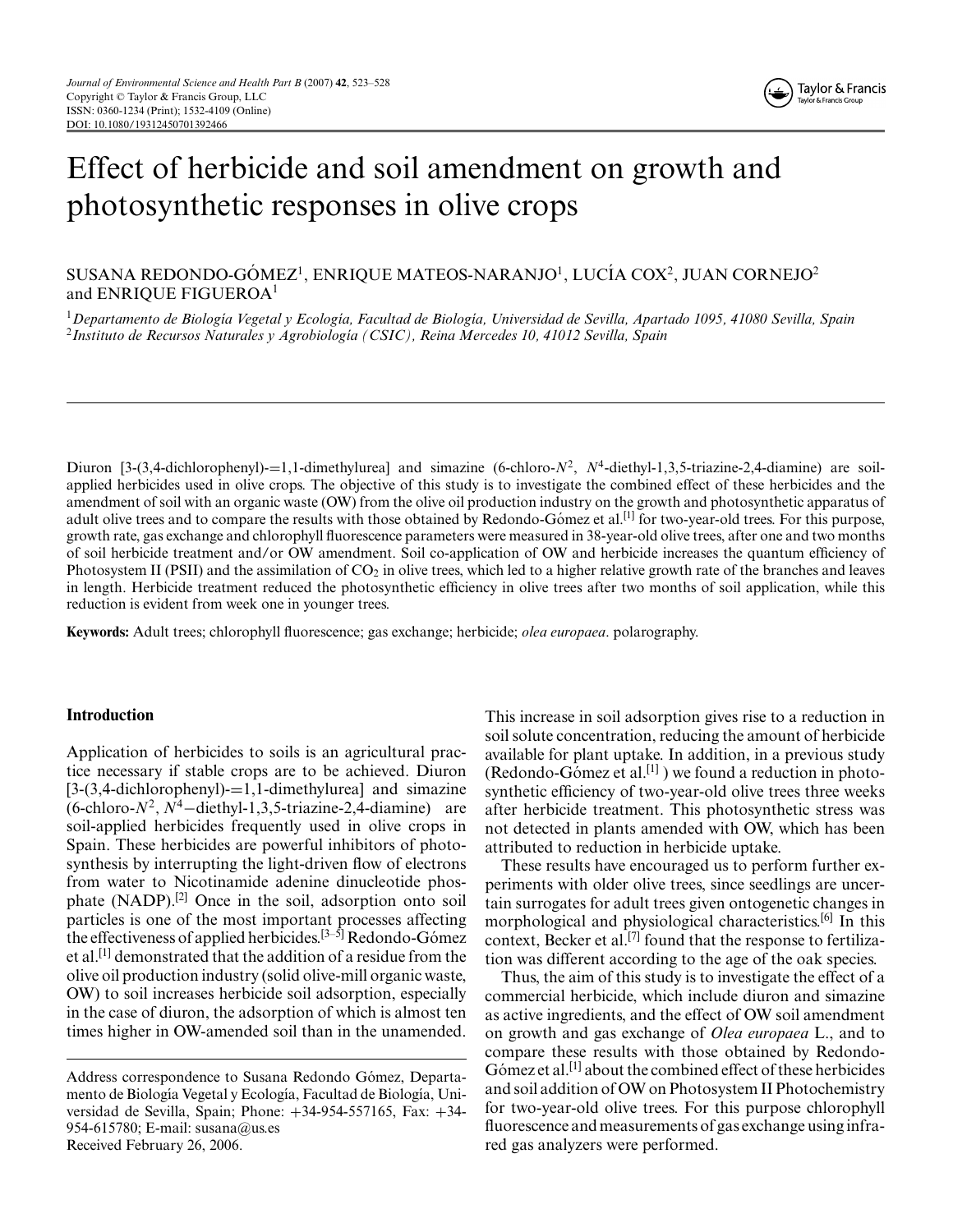### **Materials and Methods**

### *Plant material and treatments*

The experiment was conducted in an olive orchard at "La Hampa," an experimental farm of the Spanish Council of Scientific Research (CSIC) 15 km south of Seville, (37° 17′ N,  $6°$  3' O, elevation 30 m; SW Spain). The trees were 38 years old in 2006 and were not irrigated.

The soil is a sandy loam (Xerochrept) with depth ranking from 0.9 to 2 m. The texture is quite homogeneus with depth, with average values from the surface to the pan of 14.8% clay, 7.0% silt, 4.7% fine sand and 73.5% coarse sand.<sup>[8]</sup>The climate of the area is typically Mediterranean.

The herbicide used in this study was a commercial formulation kindly supplied by Aragonesas Agro (Spain) containing 30% diuron and 20% simazine. The solid olive-mill organic waste (OW) used as soil amendment is a residue from the olive oil production industry. This waste was distributed around the trunk of olive trees, in a circle of 1 m radius at the rate of 1 Kg m<sup>-2</sup>. The soil around olive trees was also treated with the commercial herbicide at the rate of  $3 \ln a^{-1}$  (H) and with both, herbicide and OW (H + OW). In the case of herbicide treatment, herbicide was added one month after the organic amendment, in May 2006. Triplicate trees for each treatment (OW, H and  $H + OW$ ) were used, and triplicates without herbicide nor organic waste were used as controls.

#### *Growth*

At the beginning of the experiment, four secondary branches of each tree were marked using colored wires. In addition, two leaves were marked in the same way in each branch. At the beginning and the end of the experiment, measurements were taken of the height of the branches and the leaves. From these measurements, a daily length relative growth rate was calculated using the formula:

Relative growth rate (cm cm<sup>-1</sup>day<sup>-1</sup>) =  $X L^{-1} D^{-1}$ 

where  $X =$  Average change in length of the marked branches and leaves per plant,  $L = \text{initial length}$  and  $D = \text{duration}$ of experiment in days.

## *Measurement of gas exchange*

Gas exchange analysis was made using an open system (LI-6400, LI-COR Inc., Lincoln, Neb., USA) after one and two months of treatment (June and July 2006). Net photosynthetic rate (A), intercellular  $CO<sub>2</sub>$  concentration (Ci) and stomatal conductance to  $CO<sub>2</sub>$  (Gs) were determined at an ambient CO<sub>2</sub> concentration of 365  $\mu$ mol mol<sup>-1</sup>, temperature of 25/28 $\degree$ C, 50  $\pm$  5% relative humidity and a photon flux density of 1000  $\mu$ mol m<sup>-2</sup> s<sup>-1</sup>. The values for A, Ci and Gs were calculated using standard formulae from Von Caemmerer and Farquhar.<sup>[9]</sup> The photosynthetic area was calculated after painting the surface of each leaf over a millimeter paper. The water-use efficiency (WUE) was calculated as the ratio between A and transpiration rate [mmol  $(CO<sub>2</sub>$  assimilated) mol<sup>-1</sup>(H<sub>2</sub>O transpired)].

## *Measurement of chlorophyll fluorescence*

Chlorophyll fluorescence was measured using a portable modulated fluorimeter (FMS-2, Hansatech Instrument Ltd., England) after one and two months of treatment (herbicide and/or OW) in adult leaves. Light and dark-adapted fluorescence parameters were measured at dawn (between 1 and 7  $\mu$ mol m<sup>-2</sup> s<sup>-1</sup>) and midday (1700  $\mu$ mol m<sup>-2</sup> s<sup>-1</sup>) in order to determine if herbicide, OW or the combination of both affected the sensitivity of plants to photoinhibition.<sup>[10]</sup> Plants were dark-adapted for 30 min, using leaf–clips designed for this purpose. The minimal fluorescence level in the dark-adapted state  $(F_0)$  was measured using a modulated pulse (<0.05  $\mu$ mol m<sup>-2</sup> s<sup>-1</sup> for 1.8  $\mu$ s) too small to induce significant physiological changes in the plant.[10] The data stored were an average taken over a 1.6 s period. Maximal fluorescence in this state  $(F_m)$  was measured after applying a saturating actinic light pulse of 15000  $\mu$ mol m<sup>-2</sup> s<sup>-1</sup> for 0.7 s.<sup>[11]</sup> Values of the variable fluorescence ( $F_v = F_m$ )  $-F<sub>0</sub>$ ) and maximum quantum efficiency of PSII photochemistry  $(F_v/F_m)$  were calculated from  $F_0$  and  $F_m$ . The same leaf area of each plant was used to measure lightadapted parameters. Steady state fluorescence yield  $(F_s)$  was recorded after adapting plants to ambient light conditions for 30 min. A saturating actinic light pulse of 15000  $\mu$ mol  $m^{-2}$  s<sup>-1</sup> for 0.7s was then used to produce the maximum fluorescence yield  $(F_{m})$  by temporarily inhibiting PSII photochemistry.

Using fluorescence parameters determined in both lightand dark-adapted states, the following were calculated: quantum efficiency of PSII ( $\Phi$ PSII=  $\frac{F_{m'} - F_s}{F_{m'}}$ );<sup>[12]</sup> photochemical quenching (qP=  $\frac{F_{m'}-F_s}{F_{m'}-F_0}$ ), and non-photochemical quenching (NPQ=  $\frac{F_m - F_{m'}}{F_{m'}}$ ).<sup>[10]</sup>

Statistical analysis was carried out using Statistica v. 6.0 (Statsoft Inc., Tulsa, USA). Data was analyzed using analysis of variance (F-test). Significant test results were followed by the Tukey test for identification of important contrasts.[13] Differences between timescale measurements of one and two months, and fluorescence at dawn and midday were compared by the Student test (t-test).

#### **Results and Discussion**

## *Growth*

Maximum relative growth rate of the branches in length were recorded for  $H + OW$  treatment, although significant differences were found only between H and  $H +$ OW treatments [analysis of variance (ANOVA,  $P < 0.05$ ;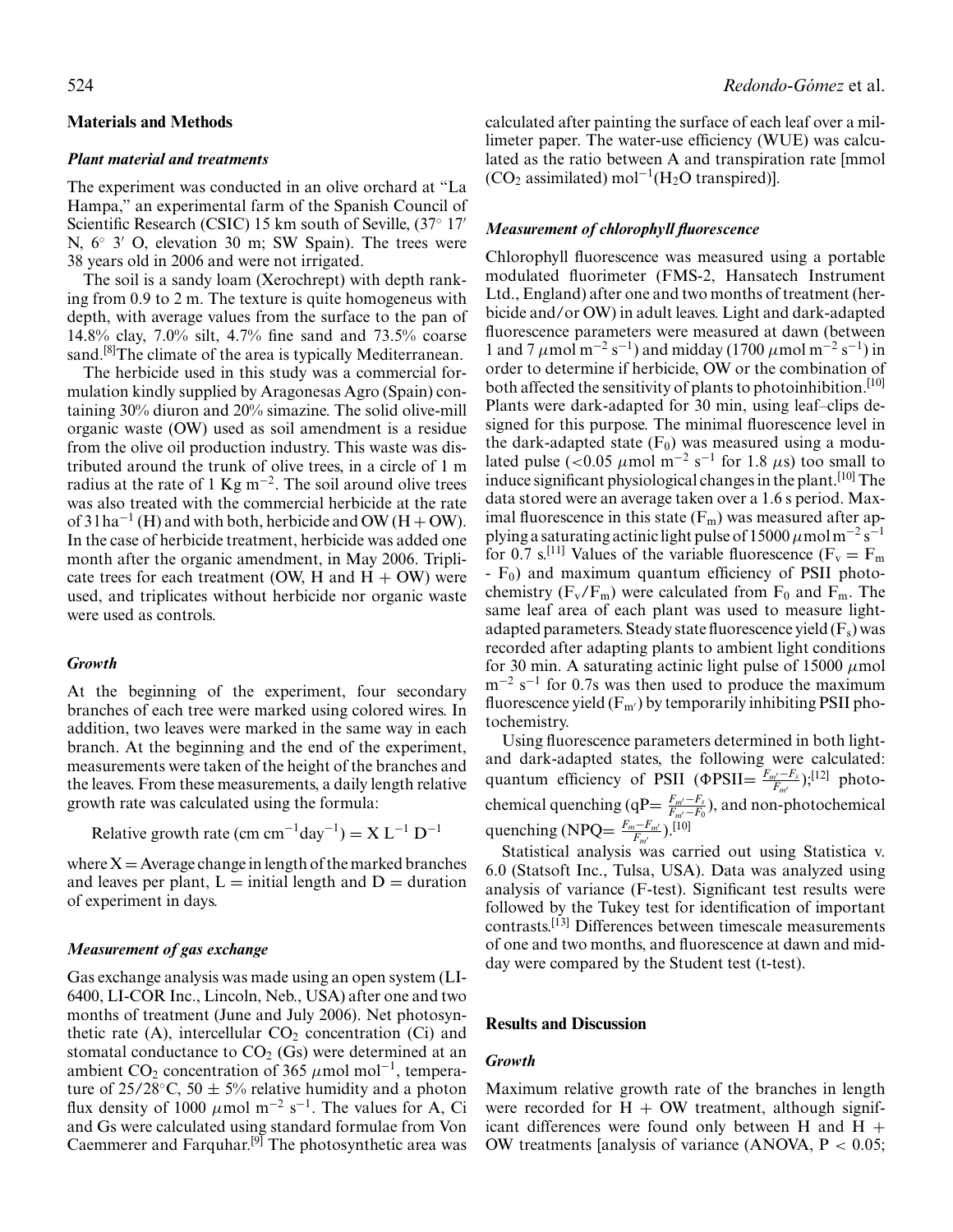

*Herbicide and soil amendment in olive crops* 525

**Fig. 1.** Relative length growth rate of marked secondary branches of *Olea europaea* treated with herbicide (H), solid olive-mill organic waste (OW) and both of them (H+OW) for two months.

Fig. 1)]. Herbicide treatment rendered the lower growth rate of branches, which can be due to stress. Brito et al.<sup>[14]</sup> recorded that growth of shoots of *O. europaea* ssp. *maderensis* was reduced under stress and Redondo-Gómez et al.<sup>[1]</sup> found that soil application of diuron and simazine reduced the efficiency of photosystem II photochemistry of twoyear-old olive trees due to chronic photoinhibition. Growth rate of the leaves was not affected by the different treatments after two months (ANOVA,  $P > 0.05$ ), although  $H + OW$ trees also showed higher values than the other treatments (Fig. 2).

#### *Measurement of gas exchange*

The long-term effects of different treatments on the relative growth rate of *O. europaea* is mainly mediated by variations in net photosynthetic rate. In OW and  $H + OW$  treatments olive trees showed higher A values than the control and H treatments after a month (ANOVA,  $P < 0.05$ ). Trees under  $H + OW$  treatment recorded the highest value of net



**Fig. 2.** Relative length growth rate of marked leaves of *Olea europaea* treated with herbicide (H), solid olive-mill organic waste (OW) and both of them  $(H+OW)$  for two months.

photosynthetic rate after two months  $(ANOVA, P < 0.001;$ Table 1). This is in agreement with the increase in net photosynthetic rate in winter wheat with long-term fertilization with organic manure.<sup>[15]</sup> This higher assimilation of  $CO<sub>2</sub>$ appeared to be due to an increase in intercellular  $CO<sub>2</sub>$  concentration (Ci), which can be explained by the increase in stomatal conductance (Gs) in response to  $H + OW$  treatment (ANOVA,  $P < 0.01$ ; Table 1). In the case of herbicide treatment, trees showed lower values of A and Gs after one month. These values were similar to the control after two months, despite these herbicides, diuron and simazine, are known to inhibit photosynthesis of plants.[2,16]

All treatments showed similar values of water use efficiency (WUE) on timescale of up to two months, but there was a significant difference between values of WUE after one and two months (t-test,  $P < 0.0001$ ); WUE was lower at the end of the experiment (Table 1). This difference can be explained by the decrease in stomatal conductance (t-test,  $P < 0.05$ ) at the second month. In July, measurements of gas exchange were made at higher temperatures (July, 35◦C; June, 29◦C) without rainfalls during the experiment time, so reduction in stomatal conductance avoids the loss of water by transpiration. This agrees with Fernandez et al.<sup>[8]</sup>, who showed a decrease in Gs in olive trees under deficit irrigation. At the second month of the experiment, July 2006, the measurements of gas exchange were made at higher temperature (35◦C) than the first month (29◦C). Also, the decrease in Gs explains mostly the concomitant decrease in  $CO<sub>2</sub>$  assimilation for all treatments after two months.

#### *Measurement of chlorophyll fluorescence*

The fluorescence parameters presented in Tables 2 and 3 correspond to olive trees after one and two months of treatment, respectively. These tables show fluorescence parameters measured at midday, which indicates plants' response to light stress, and the recovery of these parameters the following day at dawn. There was a difference between values of  $F_v/F_m$  at midday and dawn as a result of lower values of qP at midday (t-test,  $P < 0.0001$ ). At midday, the reduction in  $F_v/F_m$  values indicated that olive trees experienced photoinhibition at the higher light flux. This photoinhibition is caused by a lower proportion of open reaction centers (lower values of qP) resulting from a saturation of photosynthesis by light. Also quantum efficiency of PSII ( $\Phi$ PSII) and non-photochemical quenching (NPQ) demonstrated the difference between sampling times (t-test,  $P < 0.0001$ ; Tables 2 and 3) after one and two months.  $\Phi$ PSII decreased as a consequence of the decrease in qP and the increase in NPQ, which indicates that the plants dissipated light as heat, protecting the leaf in this way from light-induced damage<sup>[17]</sup>. These results agree with those showed by Redondo-Gómez et al.<sup>[1]</sup> for twoyear-old olive trees under the same four treatments, but do not agree with those reported by Brack and Frank<sup>[18]</sup>, which showed a simultaneous decrease in photochemical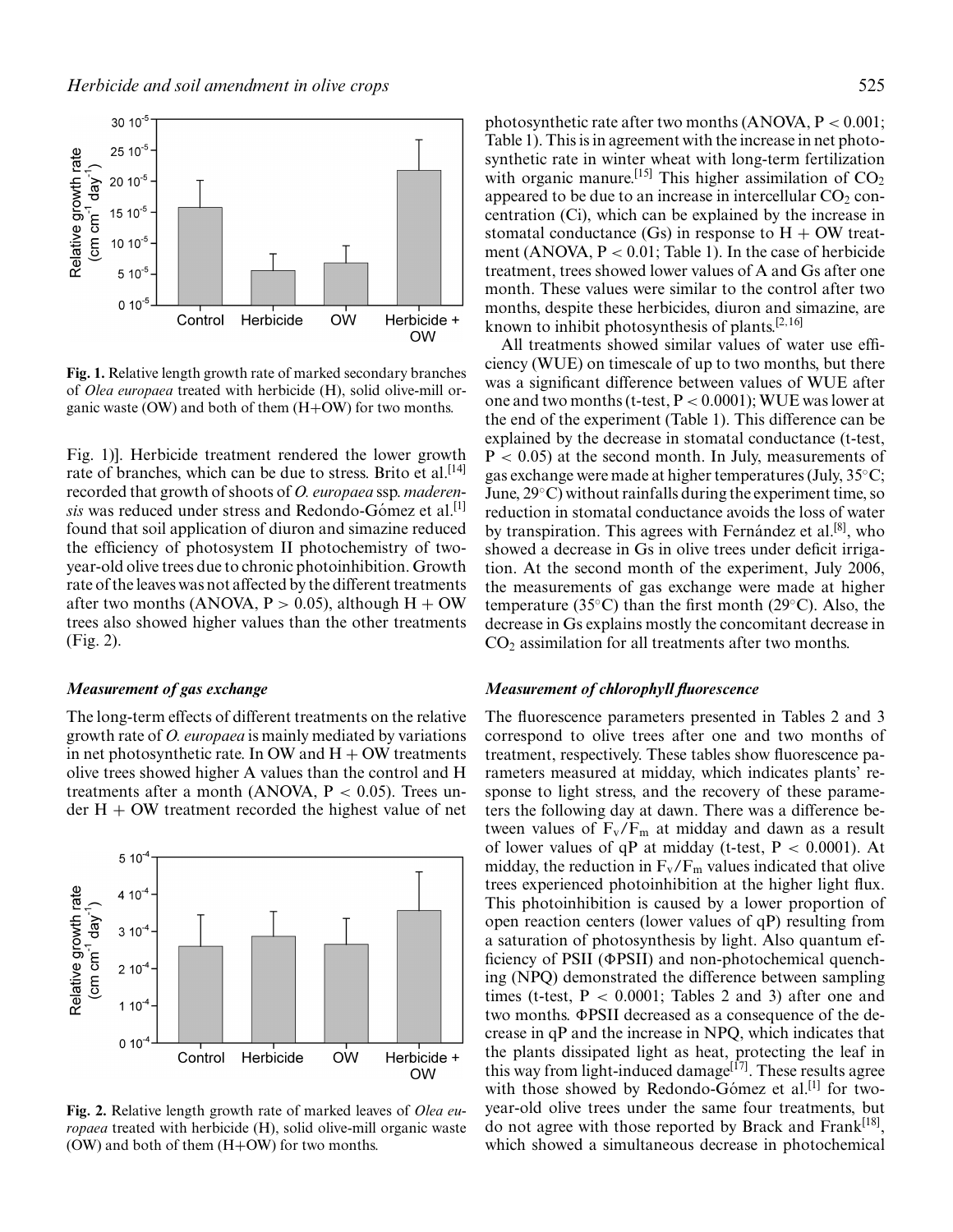**Table 1.** Net photosynthetic rate (A), stomatal conductance (Gs), intercellular CO<sub>2</sub> concentration (Ci), and water use efficiency (WUE) in *Olea europaea* treated with herbicide (H), solid olive-mill organic waste (OW) and both of them (H+OW) for one and two months∗

| <i>Treatments</i>                   | After one month                                                                                                |                                                                                                          |                                                                                                 |                                                                              |  |  |
|-------------------------------------|----------------------------------------------------------------------------------------------------------------|----------------------------------------------------------------------------------------------------------|-------------------------------------------------------------------------------------------------|------------------------------------------------------------------------------|--|--|
|                                     | $A \ ( \mu mol \, m^{-2} \, s^{-1})$                                                                           | $Gs \ (mmol\ m^{-2}\ s^{-1})$                                                                            | $Ci$ (µmol mol <sup>-1</sup> )                                                                  | $WUE$ (mmol mol <sup>-1</sup> )                                              |  |  |
| Control<br>H<br><b>OW</b><br>$H+OW$ | $15.60 \pm 0.78$ <sup>a</sup><br>$15.13 \pm 1.04^{\rm a}$<br>$17.13 \pm 0.82^{ab}$<br>$18.33 \pm 0.72^{\rm b}$ | $0.22 \pm 0.02$ <sup>ab</sup><br>$0.18 \pm 0.03^{\rm a}$<br>$0.28 \pm 0.01^{\rm b}$<br>$0.28 \pm 0.03^b$ | $240 \pm 11.6^{ab}$<br>$192 \pm 25.4^{\circ}$<br>$260 \pm 2.9^{\rm b}$<br>$268 \pm 3.7^{\rm b}$ | $6.59 \pm 0.57$<br>$6.59 \pm 0.70$<br>$6.13 \pm 0.17$<br>$6.15 \pm 0.23$     |  |  |
|                                     | After two months                                                                                               |                                                                                                          |                                                                                                 |                                                                              |  |  |
|                                     | $A \ ( \mu mol \, m^{-2} \, s^{-1})$                                                                           | $Gs \ (mmol\ m^{-2}\ s^{-1})$                                                                            | $Ci$ (µmol mol <sup>-1</sup> )                                                                  | $WUE$ (mmol mol <sup>-1</sup> )                                              |  |  |
| Control<br>H<br><b>OW</b><br>$H+OW$ | $13.70 \pm 0.69^{\rm a}$<br>$13.83 \pm 0.67^{\circ}$<br>$14.15 \pm 0.76^{\circ}$<br>$17.62 \pm 0.67^{\rm b}$   | $0.15 \pm 0.01^{\rm a}$<br>$0.18 \pm 0.01^a$<br>$0.18 \pm 0.01^a$<br>$0.21 \pm 0.02^b$                   | $219 \pm 10.4$<br>$217 \pm 4.0$<br>$228 \pm 5.2$<br>$231 \pm 8.3$                               | $11.69 \pm 1.03$<br>$11.61 \pm 0.65$<br>$11.54 \pm 0.68$<br>$13.51 \pm 1.23$ |  |  |

\*Values are mean  $\pm$  standard error (n = 15). Means within a gas exchange parameter that have a different letter are significantly different from each other (Tukey test,  $P < 0.05$ ).

and non-photochemical quenching upon exposure to the herbicide diuron.

Redondo-Gómez et al.<sup>[1]</sup> found that  $F_v/F_m$  and  $\Phi$ PSII were affected by the different treatments from week one for two-year-old trees, but the present study with adult trees shows that these parameters are not affected until two months of treatment (see Tables 2 and 3) indicating that younger plants are more sensitive to herbicide treatment. The  $F_v/F_m$  values at dawn recovered completely to optimal values for unstressed olives,[19] which indicates that photoinhibition is mainly dynamic. The adult olive trees treated with herbicide recorded the lower values of  $\Phi$ PSII (0.33 and 0.81 at midday and dawn) and  $F_v/F_m$  at dawn, and the higher values of NPQ at midday, while trees treated with  $H + OW$  showed the highest values of  $\Phi$ PSII at midday (Table 3). This agrees with Redondo-Gómez et al.<sup>[1]</sup>, who showed that co-application of OW and herbicides is beneficial for olive plants, since it compensates photoinhibition induced by light stress. OW increases herbicide adsorption, reducing the amount of herbicide in the soil solution<sup>[4]</sup> and the photoinhibitory damage that herbicides can cause.<sup>[17]</sup> The higher assimilation of  $CO<sub>2</sub>$  of olive trees under  $H + OW$ treatment could be due to a higher quantum efficiency of PSII. Under laboratory conditions, there is usually a strong

**Table 2.** Maximum quantum efficiency of PSII photochemistry (Fv/Fm), quantum efficiency of PSII ( $\Phi$ PSII), photochemical quenching (qP) and non-photochemical quenching (NPQ), at midday and dawn in *Olea europaea* treated with herbicide (H), solid olive-mill organic waste (OW) and both of them  $(H+OW)$  for one month\*.

| <i>Treatments</i> | Midday measurements |                    |                 |                 |  |  |
|-------------------|---------------------|--------------------|-----------------|-----------------|--|--|
|                   | $F_v/F_m$           | $\Phi$ <i>PSII</i> | qP              | NPQ             |  |  |
| Control           | $0.81 \pm 0.01$     | $0.46 \pm 0.03$    | $0.67 \pm 0.04$ | $0.49 \pm 0.06$ |  |  |
| Н                 | $0.79 \pm 0.01$     | $0.42 \pm 0.02$    | $0.68 \pm 0.04$ | $0.52 \pm 0.06$ |  |  |
| <b>OW</b>         | $0.81 \pm 0.01$     | $0.48 \pm 0.03$    | $0.73 \pm 0.02$ | $0.47 \pm 0.05$ |  |  |
| $H+OW$            | $0.81 \pm 0.01$     | $0.49 \pm 0.02$    | $0.72 \pm 0.03$ | $0.43 \pm 0.03$ |  |  |
|                   | Dawn measurements   |                    |                 |                 |  |  |
|                   | $F_v/F_m$           | $\Phi$ <i>PSII</i> | qP              | NPQ             |  |  |
| Control           | $0.86 \pm 0.00$     | $0.78 \pm 0.01$    | $0.94 \pm 0.01$ | $0.23 \pm 0.02$ |  |  |
| Н                 | $0.86 \pm 0.00$     | $0.79 \pm 0.00$    | $0.95 \pm 0.00$ | $0.20 \pm 0.02$ |  |  |
| <b>OW</b>         | $0.86 \pm 0.00$     | $0.78 \pm 0.01$    | $0.95 \pm 0.01$ | $0.21 \pm 0.02$ |  |  |
| $H+OW$            | $0.86 \pm 0.00$     | $0.79 \pm 0.00$    | $0.95 \pm 0.00$ | $0.22 \pm 0.02$ |  |  |

\*Values are mean  $\pm$  standard error (n = 12). Means within a fluorescence parameter that have different letter are significantly different from each other (Tukey test,  $P < 0.05$ ).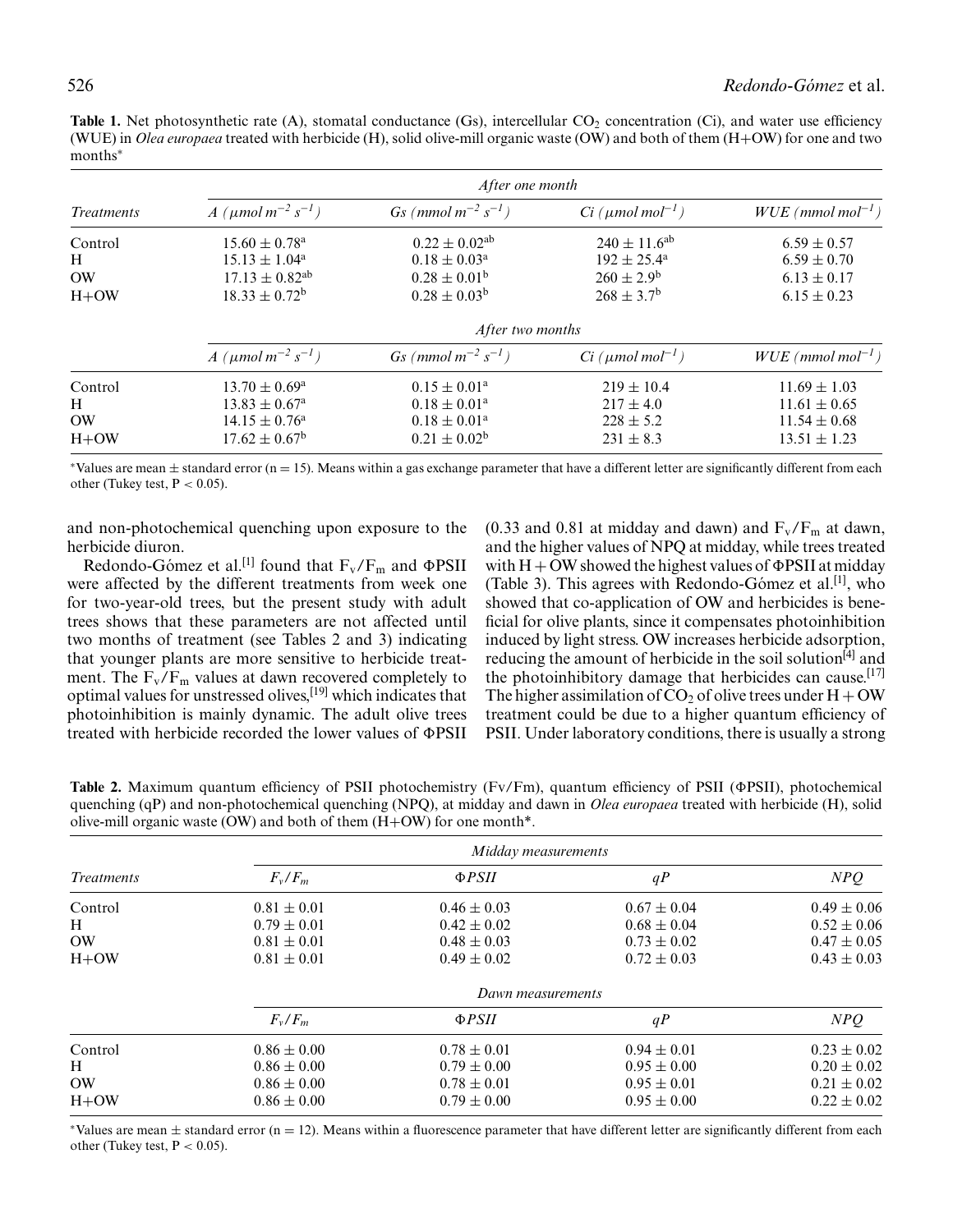**Table 3.** Maximum quantum efficiency of PSII photochemistry (Fy/Fm), quantum efficiency of PSII ( $\Phi$ PSII), photochemical quenching (qP) and non-photochemical quenching (NPQ), at midday and dawn in *Olea europaea* treated with herbicide (H), solid olive-mill organic waste (OW) and both of them  $(H+OW)$  for two months<sup>\*</sup>.

*Herbicide and soil amendment in olive crops* 527

| <i>Treatments</i>                   | Midday measurements                                                                                   |                                                                                                          |                                                                                                       |                                                                                                       |  |  |
|-------------------------------------|-------------------------------------------------------------------------------------------------------|----------------------------------------------------------------------------------------------------------|-------------------------------------------------------------------------------------------------------|-------------------------------------------------------------------------------------------------------|--|--|
|                                     | $F_v/F_m$                                                                                             | $\Phi$ <i>PSII</i>                                                                                       | qP                                                                                                    | NPQ                                                                                                   |  |  |
| Control<br>Н<br><b>OW</b><br>$H+OW$ | $0.81 \pm 0.00^{\rm a}$<br>$0.82 \pm 0.00^{ab}$<br>$0.83 \pm 0.00^b$<br>$0.82 \pm 0.00^{ab}$          | $0.37 \pm 0.02^{\text{a}}$<br>$0.33 \pm 0.01^{ab}$<br>$0.39 \pm 0.02$ <sup>ac</sup><br>$0.43 \pm 0.02^d$ | $0.54 \pm 0.03^{\rm a}$<br>$0.48 \pm 0.02^{\text{a}}$<br>$0.52 \pm 0.03^{\rm a}$<br>$0.63 \pm 0.03^b$ | $0.61 \pm 0.06^a$<br>$0.59 \pm 0.05^{\text{a}}$<br>$0.52 \pm 0.07$ <sup>ab</sup><br>$0.47 \pm 0.03^b$ |  |  |
|                                     | Dawn measurements                                                                                     |                                                                                                          |                                                                                                       |                                                                                                       |  |  |
|                                     | $F_v/F_m$                                                                                             | $\Phi$ <i>PSII</i>                                                                                       | qP                                                                                                    | NPQ                                                                                                   |  |  |
| Control<br>Н<br><b>OW</b><br>$H+OW$ | $0.86 \pm 0.00$ <sup>ac</sup><br>$0.85 \pm 0.00^a$<br>$0.87 \pm 0.00^{\rm b}$<br>$0.86 \pm 0.00^{bc}$ | $0.82 \pm 0.00^{ab}$<br>$0.81 \pm 0.00^a$<br>$0.83 \pm 0.00^b$<br>$0.82 \pm 0.00^{ab}$                   | $0.97 \pm 0.00$<br>$0.96 \pm 0.00$<br>$0.97 \pm 0.00$<br>$0.96 \pm 0.00$                              | $0.11 \pm 0.02$<br>$0.11 \pm 0.01$<br>$0.10 \pm 0.01$<br>$0.11 \pm 0.01$                              |  |  |

 $*$ Values are mean  $\pm$  standard error (n = 12). Means within a fluorescence parameter that have different letter are significantly different from each other (Tukey test,  $P < 0.05$ ).

linear relationship between  $\Phi$ PSII and net photosynthetic rate. [12,20]

**Conclusions**

This long-term experiment with adult olive trees completes the results obtained by Redondo-Gómez et al $^{[1]}$  for twoyear-old trees. In adult olive trees the reduction in photosynthetic efficiency after herbicide treatment appears two months after the treatment, while this reduction is evident from week one in the case of young trees. The addition of OW to olive trees treated with herbicide increases the quantum efficiency of PSII. The higher  $\Phi$ PSII of plants amended with OW gave rise to a higher  $Co<sub>2</sub>$  assimilation, and consequently  $H + OW$  treatment recorded the higher relative growth rate of the length of olive tree branches and leaves.

#### **Acknowledgments**

This work has been partially financed by research project AGL2004-05818-CO2-01. The authors are grateful to Mr. F. Fernández-Muñoz for technical assistance and to the Spanish Council of Scientific Research (CSIC) for its support (I3P Program).

## **References**

[1] Redondo-Gómez, S.; Cox, L.; Cornejo, J. Combined effect of diuron and simazine used in olive crops and soil addition of solid olive-mill waste on photosystem II photochemistry. J. Environ. Sci. Health, Part B **2007**, *A42*, 2007, 42, 249–254.

- [2] Kearney, P.C.; Kaufman, D.D. *Herbicides: Chemistry, Degradation and Mode of Action*; Marcel Dekker: New York, 1975.
- [3] Alexander, R.R.; Alexander, M. Bioavailability of genotoxic compounds. Environ. Sci. Technol. **2000**, *34*, 1589–1593.
- [4] Koskinen, W.C.; Harper, S.S. The retention process: Mechanisms. In *Pesticides in the Soil Environment: Processes, Impact and Modeling*; Cheng, H.H., Ed.; Soil Science Society of America: Madison, Wisconsin, 1990; 51–77.
- [5] Van Gestel, C.A.M.; Van Dis, W.A. The influence of soil characteristics on the toxicity of four chemicals to the earthworm Eisenia fetida andrei (Oligochaeta). Biol. Fertil. Soils **1988**, *6*, 262– 265.
- [6] Kolb, T.E.; Matyssek, R. Limitations and perspectives about scaling ozone impacts in trees. Environ. Pollut. **2001**, *115*, 373–393.
- [7] Becker, M.; Levy, G.; Lefevre, Y. Radial growth of mature pedunculate and sessile oaks in response to drainage, fertilization and weeding on acid pseudogley soils. Ann. Sci. Forest. **1996**, *53*, 585– 594.
- [8] Fernández, J.E.; Díaz-Espejo, A.; Infante, J.M.; Durán, P.; Palomo, M.J.; Chamorro, V.; Girón, I.F.; Villagarcía, L. Water relations and gas exchange in olive trees under regulated deficit irrigation and partial rootzone drying. Plant Soil **2006**, *284*, 273– 291.
- [9] Von Caemmerer, S.; Farquhar, G.D. Some relationships between the biochemistry of photosynthesis and the gas exchange of leaves. Planta **1981**, *153*, 377–387.
- [10] Schreiber, U.; Schliwa, W.; Bilger, U. Continuous recording of photochemical and non-photochemical chlorophyll fluorescence quenching with a new type of modulation fluorimeter. Photosynth. Res. **1986**, *10*, 51–62.
- [11] Bolhàr-Nordenkampf, H.R.; Öquist, G. Chlorophyll fluorescence as a tool in photosynthesis research. In *Photosynthesis and Production in a Changing Environment: a Field and Laboratory Man*ual; Hall, D.O., Scurlock, J.M.O., Bolhàr-Nordenkampf, H.R., Leegood, R.C., Long, S.P., Eds.; Chapman and Hall: London, 1993; 193–206.
- [12] Genty, B.; Briantais, J.M.; Baker, N.R. The relationship between the quantum yield of photosynthetic electron transport and quenching of chlorophyll fluorescence. Biochim. Biophys. Acta **1989**, *990*, 87– 92.